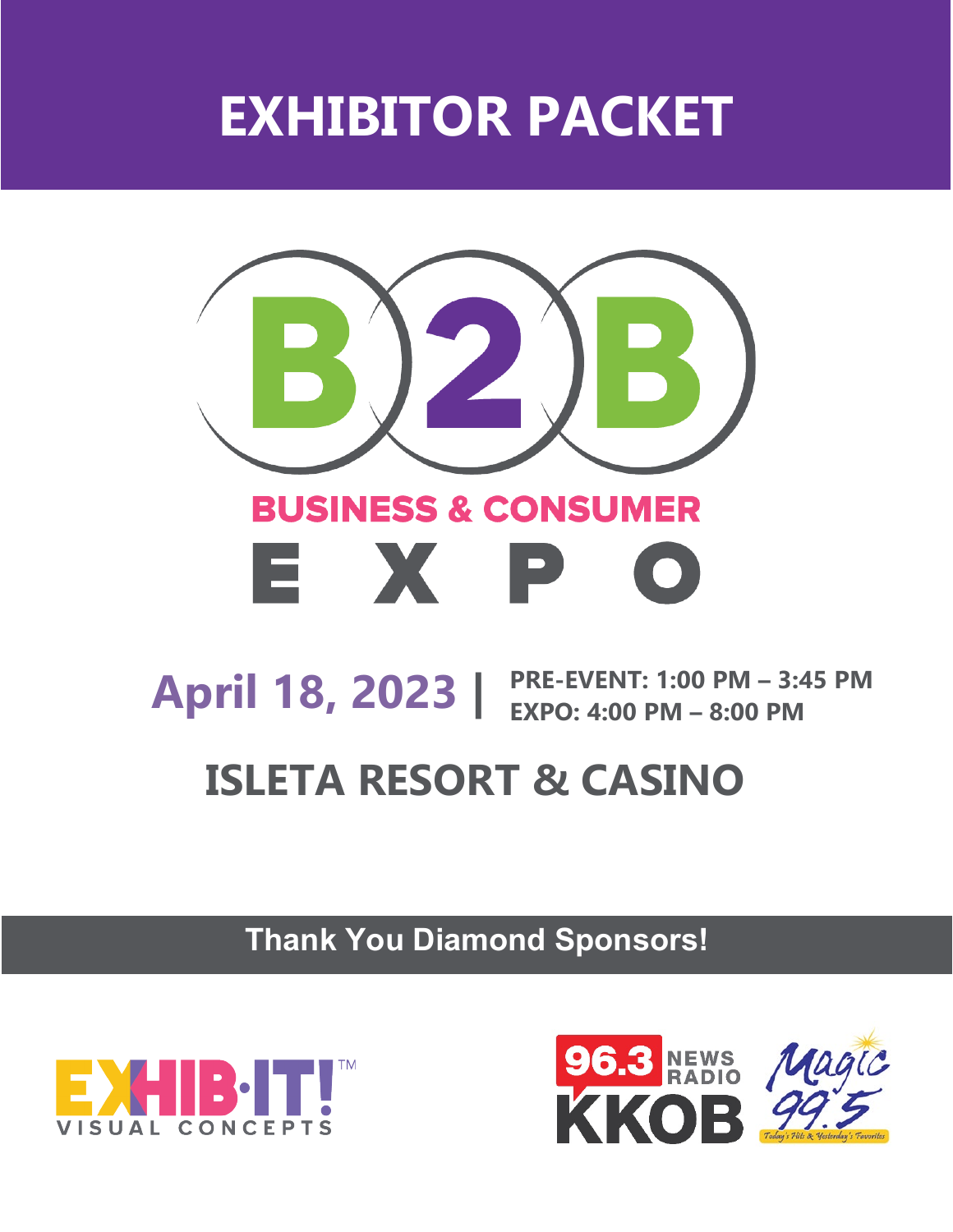Dear Exhibitor,

Thank you for participating in the 14<sup>th</sup> Annual B2B Expo NM! We are looking forward to another successful event at Isleta Resort & Casino with over **100** amazing Exhibitors (that's you!) and over 900 attendees. We made some big changes this year and are so excited to share them with you. Guests will include members of the business community and organizations that contribute to social and economic progress in Albuquerque and the surrounding metropolitan area. We also want to thank all of our Sponsors, because without them, this event wouldn't be possible.

## **SHOW MANAGEMENT**

Please read the enclosed information to assist you with the Expo. If you have any questions, please contact Show Management at **[events@b2bexponm.com](mailto:events@b2bexponm.com)** or **505.828.0574.**

EXHIB-IT!'s booth will be located in the Ball Room at **Booth B-98.** We will also have support staff and Ambassador Volunteers throughout the entire exhibition area to help out the day of the event.

#### **This guide contains the following information:**

- **NEW IN 2023**
- Crucial Dates and Timelines
- Booth Description
- Exhibitor Booth Camps
- Move-In and Move Out Details
- Tips & Tricks for A Successful Show
- Expo Code of Conduct
- Liability
- Thank you!

## **NEW IN 2023**

- **NEW Times** We have extended the ProTalks Pre-Event from 1:00PM 3:45PM to allow more Q&A time for the ProTalk speakers.
- **NEW VIP Sponsor/Exhibitor/Speaker Reception** Network with the decision-makers, without the pressure of exhibiting. Open to Sponsors, Exhibitors and ProTalk Speakers only on **April 17 from 6:00PM – 8:00PM** at the Isleta Resort & Casino.
- **RETURNING ProTalks** We're changing our Pre-Event to a "TED" style forum. ProTalks will feature dynamic local best practice leaders speaking on hot topics that affect New Mexico businesses.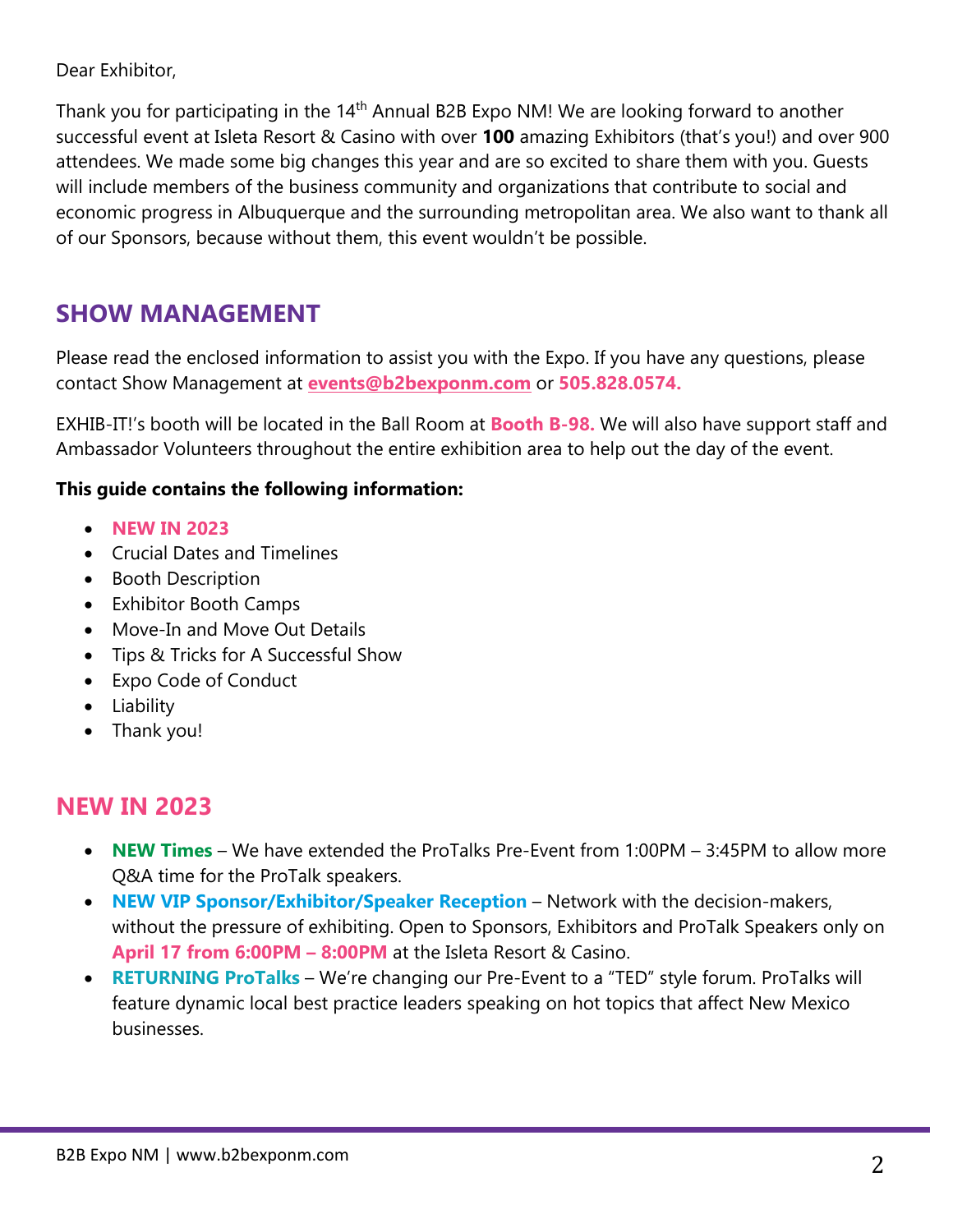## **CRUCIAL DATES AND TIMELINES**

## **BEFORE THE B2B EXPO**

**Make the most out of the Expo!**

| MARCH 21 <sup>st</sup>     | <b>Booth Camp</b>                               |
|----------------------------|-------------------------------------------------|
| 4:00PM - 6:00PM            | At the EXHIB-IT! Showroom                       |
| $R$ APRIL 17 <sup>TH</sup> | <b>VIP Sponsor/Exhibitor/Speakers Reception</b> |
| $6:00PM - 8:00PM$          | <b>At Isleta Resort &amp; Casino</b>            |

#### **MOVE-IN TIMES**

**Details on page 6**

| <b>APRIL 17TH</b>  | <b>EXHIBITOR MOVE-IN</b> |
|--------------------|--------------------------|
| $1:30PM - 5:30PM$  | DAY <sub>1</sub>         |
| <b>APRIL 18TH</b>  | <b>EXHIBITOR MOVE-IN</b> |
| $9:00AM - 12:30PM$ | DAY 2                    |
| <b>APRIL 18TH</b>  | <b>FOOD VENDORS ONLY</b> |
| $1:00PM - 3:00PM$  | <b>MOVE-IN</b>           |

### **APRIL 18th PRE-EVENT PROTALKS**

**Exhibitors can upgrade their Expo-Only Passes to All Access Passes for \$10! Contact Show Management to do so.**

| $1:00PM - 3:45PM$ | <b>PROTALKS</b><br><b>EXPERIENCE IN SUCCESS</b> |
|-------------------|-------------------------------------------------|
|-------------------|-------------------------------------------------|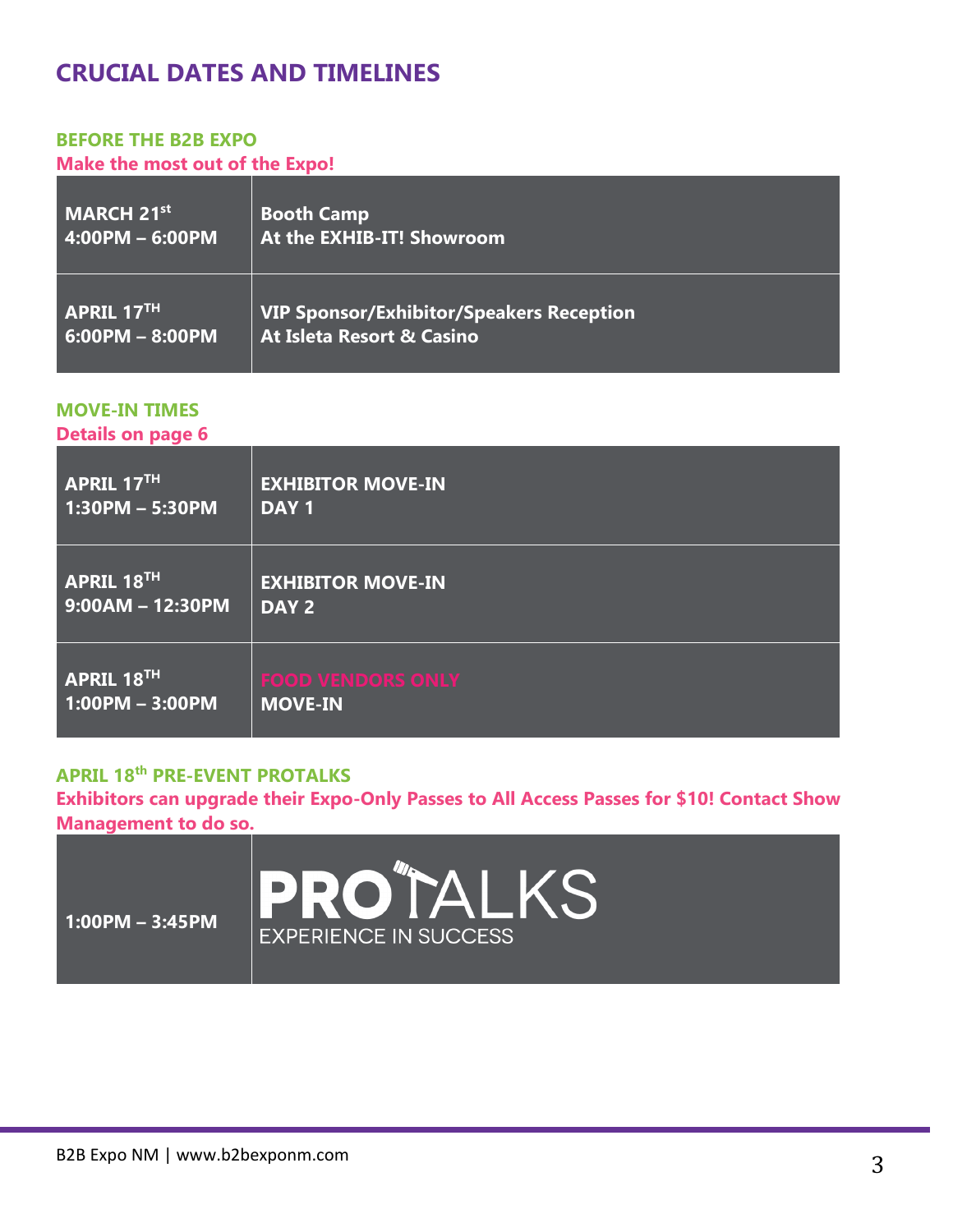#### **APRIL 18TH MAIN EVENT**

| 4:00 PM | <b>EXPO OPENS!</b>                              |
|---------|-------------------------------------------------|
| 6:30 PM | <b>Live Voting ENDS for all Awards</b>          |
| 7:00 PM | <b>Best Local Brand Award Winners Announced</b> |
| 7:30 PM | Door Prizes (must be present to win)            |
| 8:00 PM | <b>Expo Ends</b>                                |

#### **MOVE OUT Details on page 6**

| <b>APRIL 18<sup>TH</sup></b> | <b>MOVE OUT</b>                                    |
|------------------------------|----------------------------------------------------|
| 8:00PM – 9:00PM              | ALL BELONGINGS AND TRASH MUST BE REMOVED BY 9:00PM |
|                              |                                                    |

## **BOOTH DESCRIPTION**

Each space contains:

- One skirted table (6' for 6x8 spaces, 8' for 8x10 and larger spaces)
- Two chairs
- Black Pipe & Drape backwall
- Black Pipe & Drape sidewalls
- 8" x 40" Company Sign
- One Electrical Outlet

We encourage you to be creative in your display. If you'd like to order anything else for your booth space, we have displays, banner stands, podium counters, conference tables/chairs, literature stands, etc. to rent or purchase. **Rentals must be reserved by Friday, April 7th.**

**We recommend purchasing new displays at least a month and a half before the event.** Remember to bring the necessary supplies such as string, tape, lead cards, staplers, pens, free promotional giveaways, etc. Exhibitor Name Badges will be administered during Check-in at the Registration desk.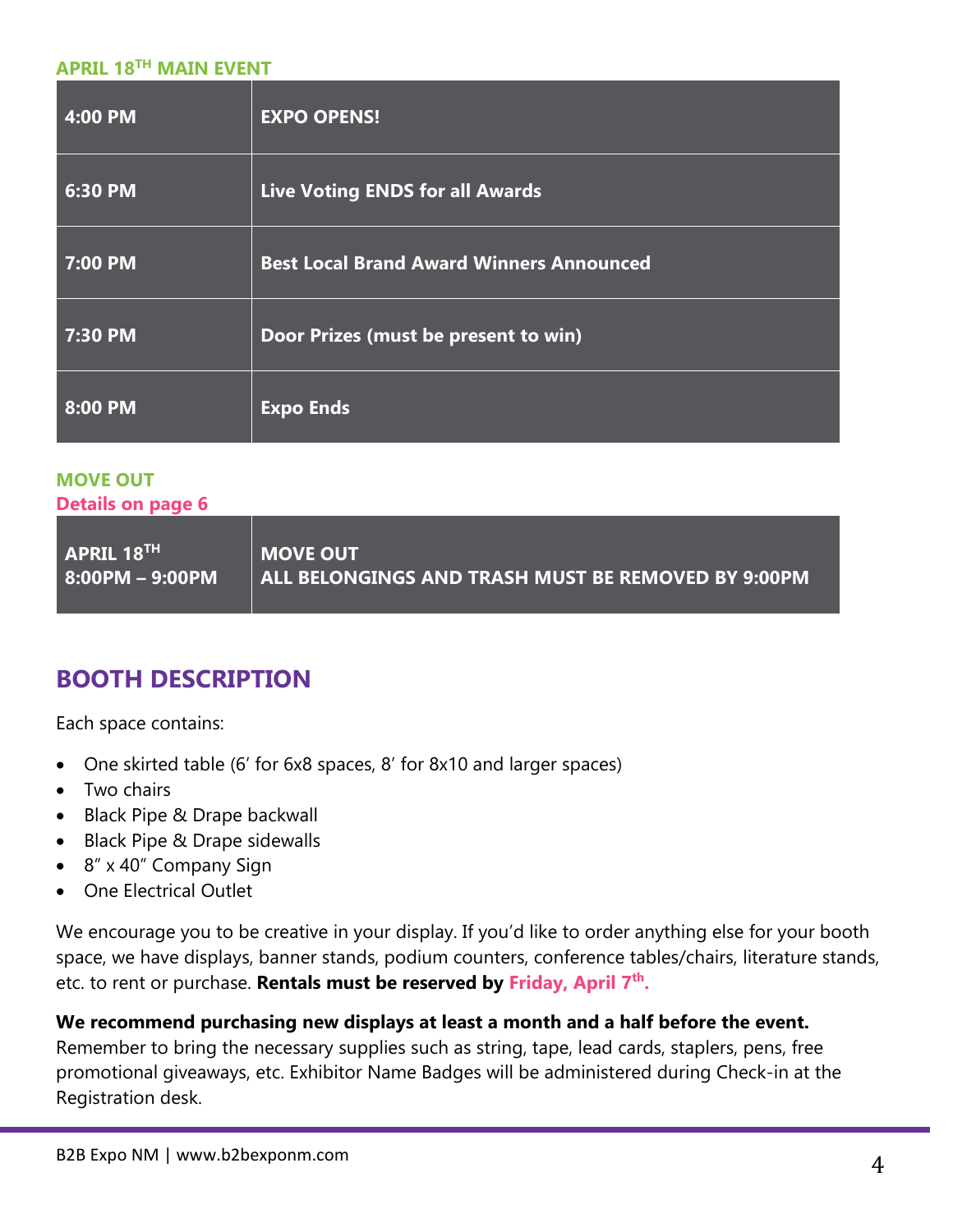#### **ELECTRIC**

Electrical is available to ALL Exhibitors. No changes to electrical or booth locations can be made after **March 31<sup>st</sup>.** Exhibitors will have access to only ONE electrical outlet. If your display needs more than one outlet, you will need to bring your own power-strip (this also applies to all Food Vendors).

IF **you do not need electrical at all, please confirm so we can save the fee we absorbed at no cost to you.**

#### **FOOD VENDORS**

Contributing Food Sponsors will be provided with one electrical outlet and (2) skirted 8' tables (One in the back as a prep table and one in the front as a food vendor table for the attendees). We will not be providing any food service materials, such as hot plates, warmers, coolers, etc. Food Vendors are required to bring any necessary materials needed and a fire extinguisher if using heated elements. Food Vendors are required to have any applicable food handler certificates required by law and Isleta Resort & Casino.

#### **SPECIAL WIFI OR INTERNET CONNECTION NEEDS**

If you have any special WIFI or internet needs (Ethernet), notify us by **March 31st.** Additional fees apply from the Internet Contractor.

### **B2B EXHIBITOR BOOTH CAMPS**

Join us for an exclusive B2B Exhibitor training session! We'll walk you through the best trade show practices and answer all of your exhibiting questions. Space is limited, so RSVP with Show Management to reserve your spot! **Booth Camp is Tuesday, March 21st from 4:00PM – 6:00PM at the EXHIB-IT! Showroom.**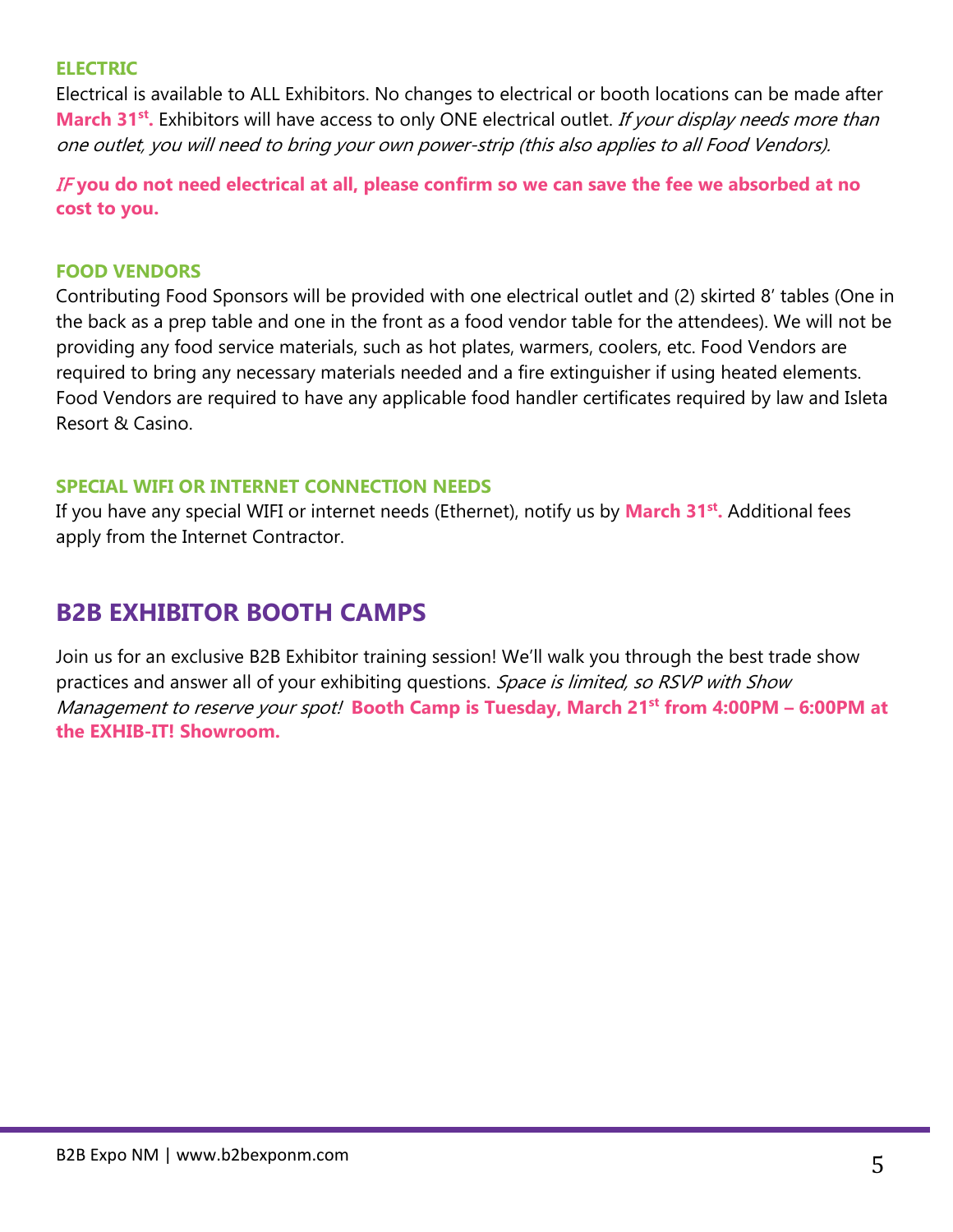## **MOVE IN AND MOVE OUT DETAILS**

We will have representatives and Ambassador Volunteers to help direct you to your exhibit space, along with a large Floor Plan printed on an easel as you enter the Ballroom areas. All Exhibitors other than Food Vendors must adhere to the Move-In and Move-Out schedules below.

#### **MOVE IN – EXHIBITORS AND SPONSORS**

Monday, April 17, 1:30PM – 5:30PM Tuesday, April 18, 9:00AM – 12:30PM **– All exhibits must be fully set up by 12:30PM as ProTalk seminar is at 1:00PM We do not recommend leaving valuables in your booth space overnight.** 

#### **MOVE IN - FOOD VENDORS ONLY**

Tuesday, April 18, 1:00PM – 3:00PM

#### **MOVE OUT**

Tuesday, April 18, 8:00PM – 9:00PM

Each Exhibitor is responsible for removing all trash associated within their Exhibit Space or will be charged a **\$50 fine.** If you rented a display from EXHIB-IT!, pack up the display and leave it in its case within your booth space. An EXHIB-IT! representative will come by to pick it up.

#### **PARKING AND LOADING AREAS**

Parking is **FREE** to all Exhibitors and Attendees. There is open parking available in the South and West side of the Main Hotel Lobby Entrance Area. You can use the Main Hotel Lobby area or the Back Load-in area to bring in your displays. If you have larger items, you can use the loading dock on the Back of the Hotel Building, but we need to know by **Friday, March 3rd** to turn in your name to Security.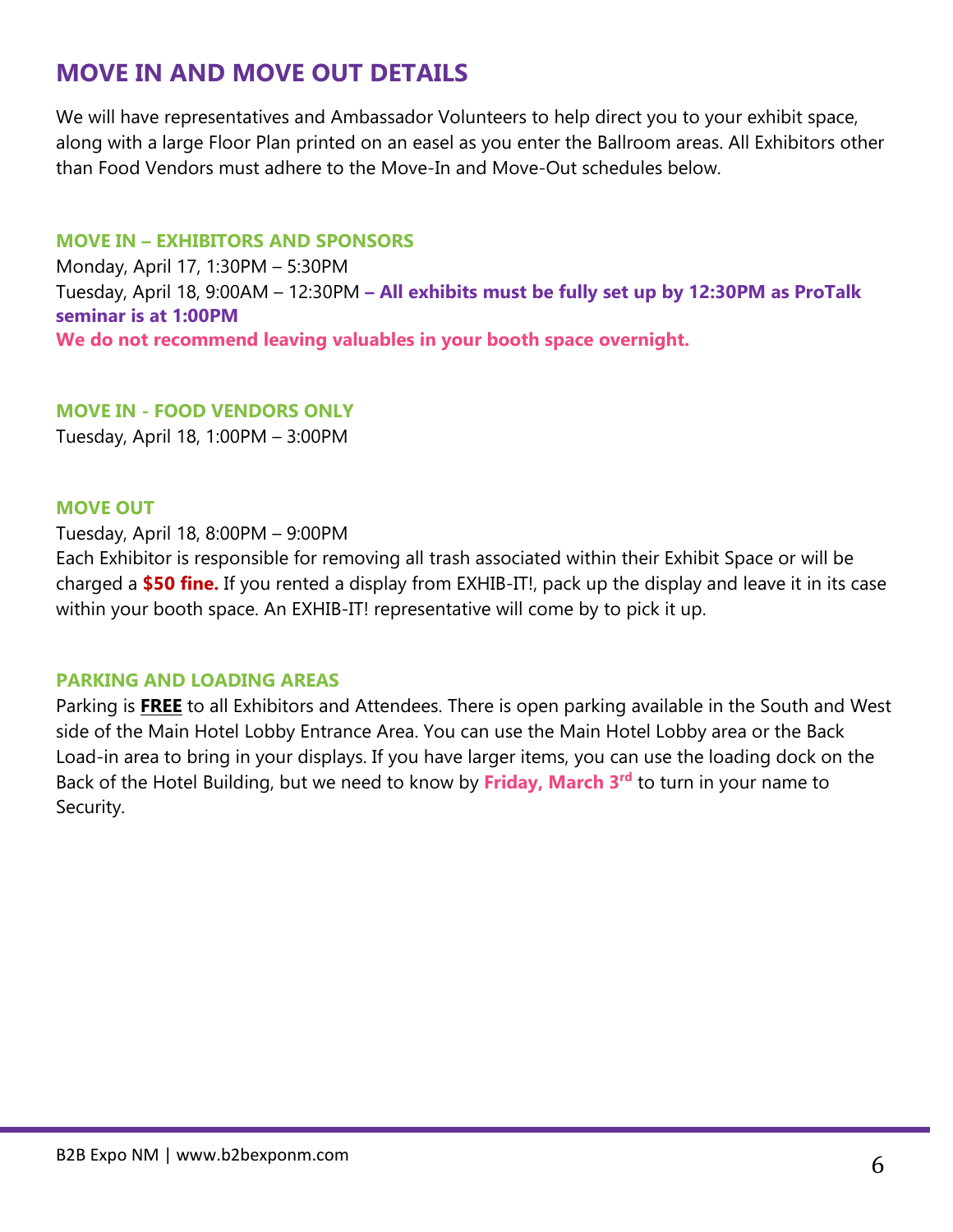## **TIPS & TRICKS FOR A SUCCESSFUL SHOW**

#### **BEFORE**

- Market your Expo participation BEFORE the event to drive attendance at your booth
- Attend the B2B Exhibitor Booth Camp
- Invite your existing customers to the B2B Expo
- Promote the B2B Expo at your business with the flyers/postcards we can provide
- Purchase promotional items with your company logo to hand out at the B2B Expo
- Share your Booth space in your Newsletters and on Social Media, tagging **@b2bexponm** and using **#b2bexponm**
- Provide news releases to the media

#### **RECOMMENDATIONS FOR A SUCCESSFUL BOOTH**

- Introduce and promote your latest product or service
- Make sure your staff is familiar with your products/services and the displayed literature or promotional items
- Be prepared to demonstrate your product or service
- Distribute promotional items during the event
- Offer discounts to B2B Expo attendees
- Stand up and Greet visitors!
- Wear comfortable shoes!
- Place your table at the back or side of your space to invite prospects into your booth

#### **AFTER**

- Follow up with prospects and customers with phone calls or thank you emails/letters as soon as possible
- Analyze your metrics to see where you did great and how you can improve for your next show
- Do a recap of your time at the B2B for all your customers or prospects that couldn't make the event